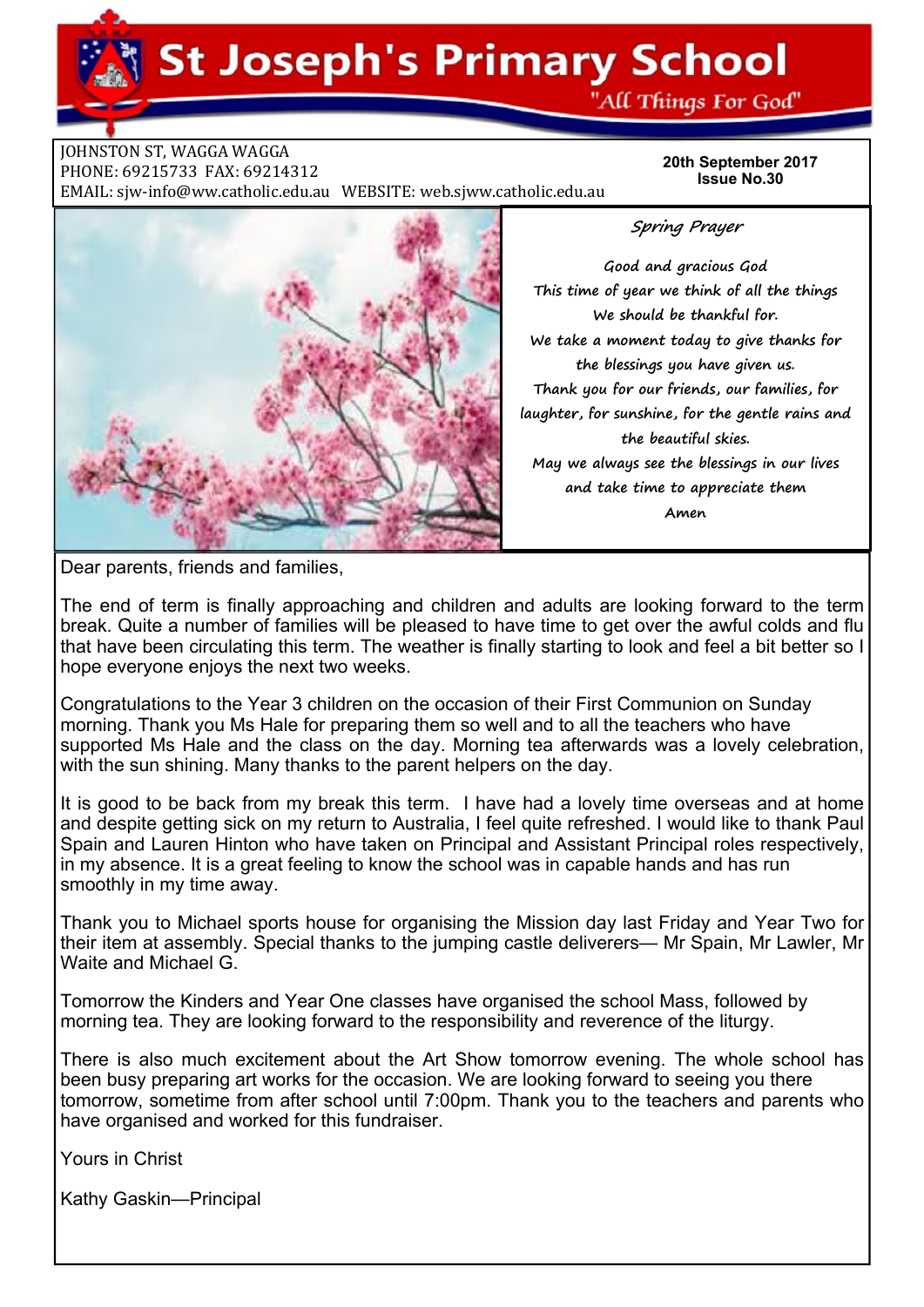### **Important Dates Term 3 & 4 — 2017**

• Thursday 21st September Kinder/Year 1 Mass 9.15am Cathedral SJWW Art Show—3.30pm-7pm St Andrew's Hall, Cross Street, Wagga<br>Friday 22nd September Footy colours day—Last o Friday 22nd September Footy colours day—Last day of Term 3<br>
• Monday 9th October First Day Back at School—Start of To **First Day Back at School—Start of Term 4**  Tuesday 10th October School Council Meeting 6pm Parent Information Evening for Kinder 2018 Parents Tuesday 17th October MSP School Photos—summer school uniform

#### From Assistant Principal—Paul Spain

#### MacKillop Athletics

Congratulations to Hayden Donohue, Oscar Perrot, Joe O'Connor and Kieran Molloy who competed at the MacKillop Athletics carnival in Sydney on Monday. The boys all did incredibly well, many recording personal bests, competing against many talented athletes. All boys were outstanding ambassadors for St Joseph's.

#### **Footy Colours Day**

This Friday 22nd September all students may wear footy colours or mufti to school. A gold coin donation is asked of all students and all money raised will go towards cancer charities. Please ensure students wear sensible footwear and bring a hat.



#### **Merit Awards—Week 9 Term 3**

Kinder Rachel Zheng Giulia Vacca Yr 1 Joev Pilon Ava Lyons Yr 2HS Lucas Huskisson William Stephens Yr 2F Jasper Ingold Elka Brown<br>Yr 3 Amelie Martin Isaac Mc Co Yr 3 Amelie Martin Isaac Mc Cormack Yr 4 Amai Majok Harvey Morgan-Campbell<br>Yr 5 Lucy Goodver Piper Bentley Lucy Goodyer Piper Bentley Yr 6 Eamon Kurta Emily Pollard

Congratulations to Damon and Erin Mowett and Louie (2HS) on the arrival of their new baby boy, Hamish. We wish them all the best and we are sure that Hamish will bring them much joy and happiness.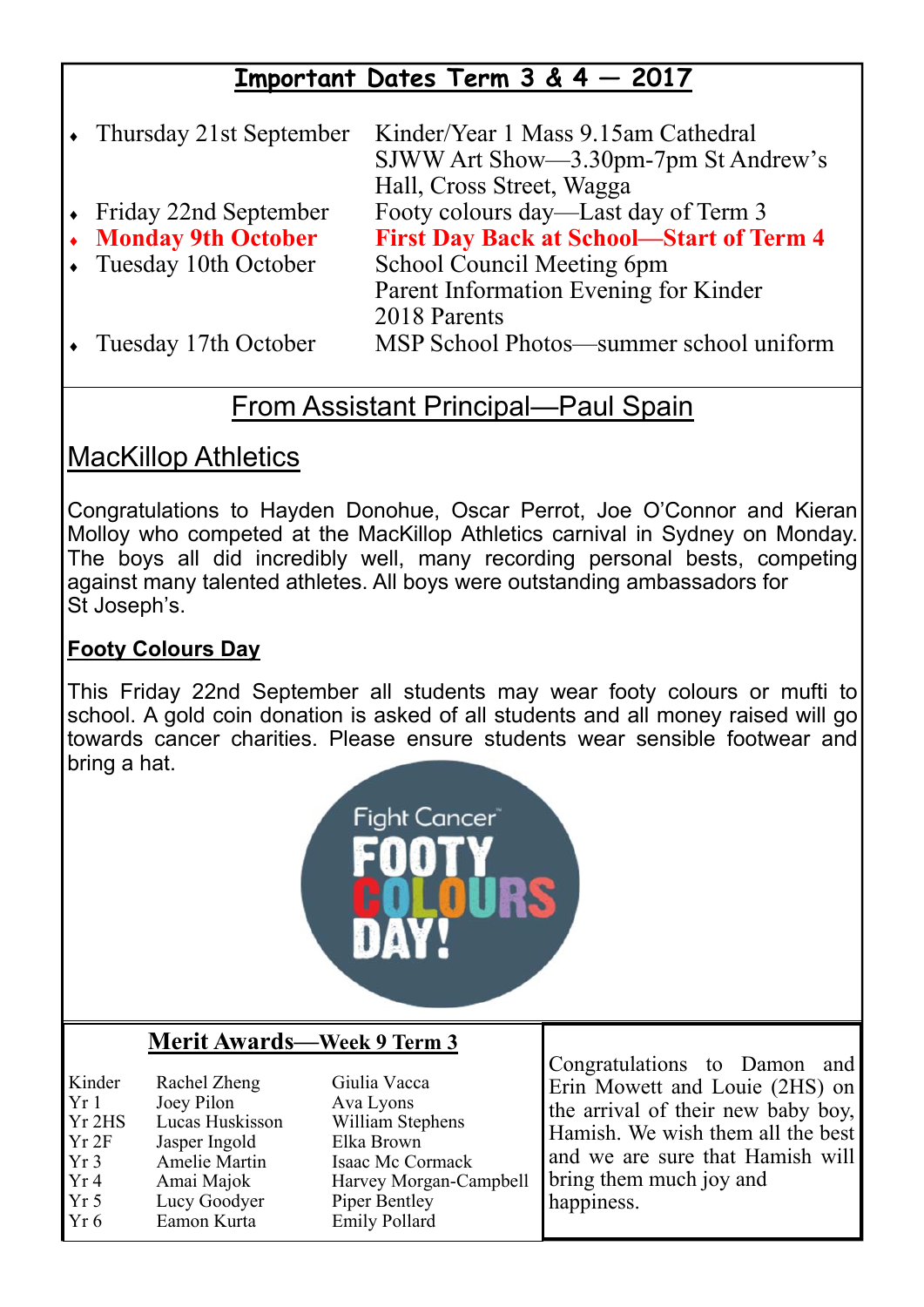| <b>Tuckshop Roster Week 1 Term 4</b> |                                                  |
|--------------------------------------|--------------------------------------------------|
| Monday 9th October                   | Karen Sinlcair                                   |
| Weds 11th October                    | Sally Dean                                       |
| Thurs 12th October                   | Larissa Byrne                                    |
| Friday 13th October                  | Kathy Gaffney<br>Karen Sinlcair<br>MaryAnn Ellis |

## **Cathedral Parish Mass Times**

**Mon—Fri** 7am & 1 2. 45pm **Sat** 12.15pm Saturday 6pm

**Sunday Mass** 8am, 1 0am & 5. 30pm

#### **Extend OSHC at St Joseph's Primary School**



We had a great week last week with lots of fun. We were lucky to have some beautiful weather. The children loved doing our famous fluffy slime, it's great to see that the parents like this recipe too. We got in touch with nature and have started to grow some plants in a cup to observe the growth— *Erin Birch – Team Leader* 

**SPRING HOLIDAY PROGRAM BOOKINGS ARE OPEN AT A SCHOOL NEAR YOU!** Check out the daily schedule at your nearest program at extend.com.au and book via the Parent Portal. **PARENT PORTAL: extend.com.au** 

## **STUDENT ART SHOW THURSDAY 21ST SEPTEMBER**  3:30pm to 7:00pm

## St Andrew's Hall, Cross Street, Wagga Wagga

- Student Art pieces on sale
- Class pieces can be bid on via silent auction.

We are still calling for helpers for the show, especially with setting up the artwork from 9:00am on Thursday morning as we have 210 art pieces to display. Even if you can only help for an hour, it would be greatly appreciated. If you can assist please let the front office know or just turn up on Thursday morning.